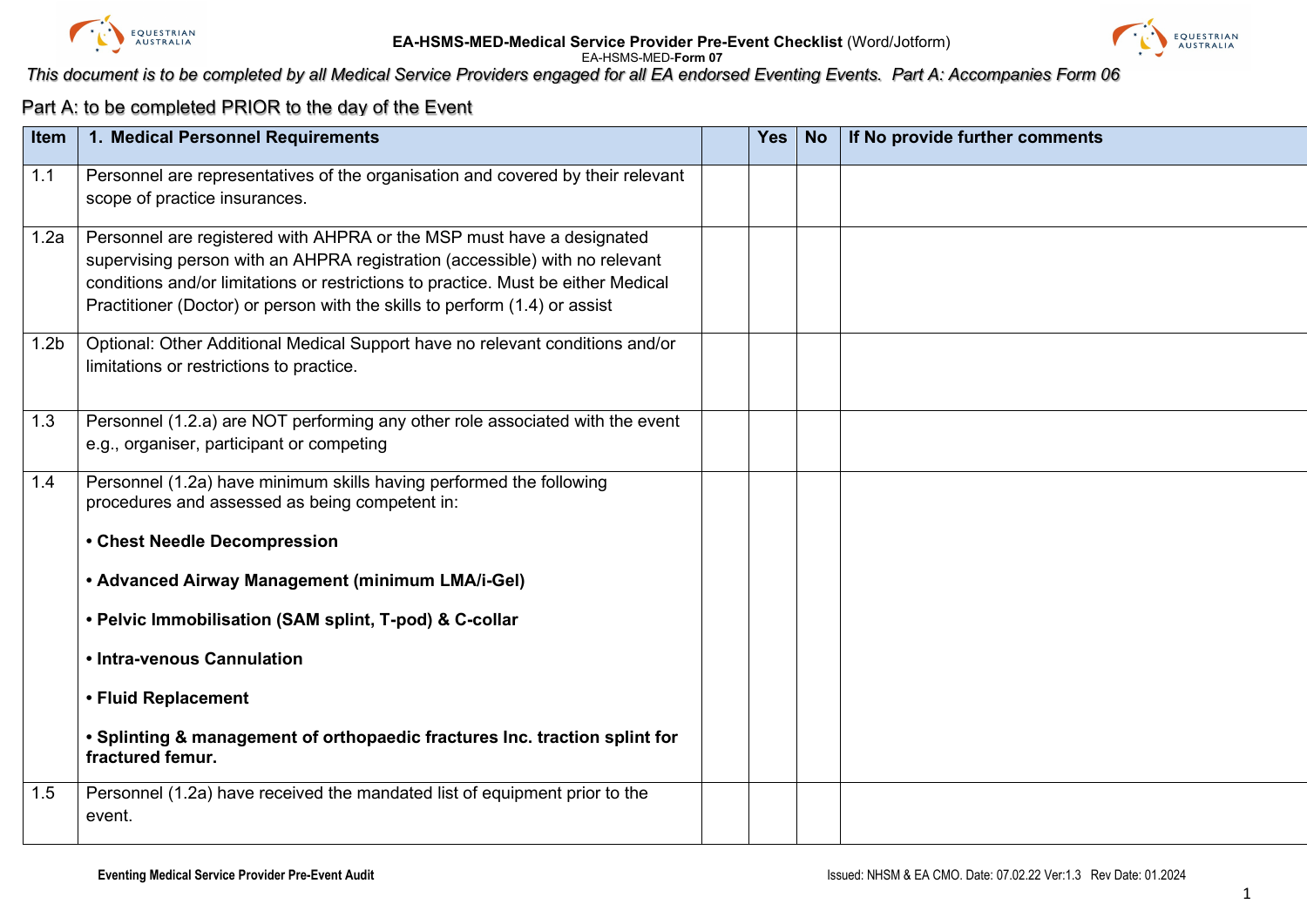



|     | <b>2. Event Configuration Requirements:</b>                                     |  |  |
|-----|---------------------------------------------------------------------------------|--|--|
| 2.1 | General: Minimum 2 x personnel configured as 1 Medical Team, with 1 x           |  |  |
|     | personnel having the skill set listed in 1.4                                    |  |  |
| 2.2 | <b>Dressage:</b> A first aid service must be always present                     |  |  |
| 2.3 | Jumping Test: A Registered Paramedic or Doctor (plus a first aider to make a    |  |  |
|     | team of 2) is sufficient when the jumping phase is standalone                   |  |  |
| 2.4 | Concurrent XC and Jumping Tests:                                                |  |  |
|     | a) 2 teams are recommended when XC and SJ are running concurrently unless       |  |  |
|     | co-located and OC's event schedule allows time for the XC to halt when there is |  |  |
|     | an SJ incident.                                                                 |  |  |
|     | b) If there are 2 teams the SJ team may be comprised of a single Paramedic      |  |  |
|     | c) XC must STOP if the response team is unable to respond to an incident on     |  |  |
|     | XC due to attendance at an SJ incident or for any other reason.                 |  |  |
|     |                                                                                 |  |  |

\_\_\_\_\_\_\_\_\_\_\_\_\_\_\_\_\_\_\_\_\_\_\_\_\_\_\_\_\_\_\_\_\_\_\_\_\_\_\_\_\_\_\_\_\_\_\_\_\_\_\_\_\_\_\_\_\_\_\_\_\_\_\_\_\_\_\_\_\_\_\_\_\_\_\_\_\_\_\_\_\_\_\_\_\_\_\_\_\_\_\_\_\_\_\_\_\_\_\_\_\_\_\_\_\_\_\_\_\_\_\_\_\_\_\_\_\_\_\_\_\_\_\_\_\_ \_\_\_\_\_\_\_\_\_\_\_\_\_\_\_\_\_\_\_\_\_\_\_\_\_\_\_\_\_\_\_\_\_\_\_\_\_\_\_\_\_\_\_\_\_\_\_\_\_\_\_\_\_\_\_\_\_\_\_\_\_\_\_\_\_\_\_\_\_\_\_\_\_\_\_\_\_\_\_\_\_\_\_\_\_\_\_\_\_\_\_\_\_\_\_\_\_\_\_\_\_\_\_\_\_\_\_\_\_\_\_\_\_\_\_\_\_\_\_\_\_\_\_\_\_ \_\_\_\_\_\_\_\_\_\_\_\_\_\_\_\_\_\_\_\_\_\_\_\_\_\_\_\_\_\_\_\_\_\_\_\_\_\_\_\_\_\_\_\_\_\_\_\_\_\_\_\_\_\_\_\_\_\_\_\_\_\_\_\_\_\_\_\_\_\_\_\_\_\_\_\_\_\_\_\_\_\_\_\_\_\_\_\_\_\_\_\_\_\_\_\_\_\_\_\_\_\_\_\_\_\_\_\_\_\_\_\_\_\_\_\_\_\_\_\_\_\_\_\_\_ \_\_\_\_\_\_\_\_\_\_\_\_\_\_\_\_\_\_\_\_\_\_\_\_\_\_\_\_\_\_\_\_\_\_\_\_\_\_\_\_\_\_\_\_\_\_\_\_\_\_\_\_\_\_\_\_\_\_\_\_\_\_\_\_\_\_\_\_\_\_\_\_\_\_\_\_\_\_\_\_\_\_\_\_\_\_\_\_\_\_\_\_\_\_\_\_\_\_\_\_\_\_\_\_\_\_\_\_\_\_\_\_\_\_\_\_\_\_\_\_\_\_\_\_\_ \_\_\_\_\_\_\_\_\_\_\_\_\_\_\_\_\_\_\_\_\_\_\_\_\_\_\_\_\_\_\_\_\_\_\_\_\_\_\_\_\_\_\_\_\_\_\_\_\_\_\_\_\_\_\_\_\_\_\_\_\_\_\_\_\_\_\_\_\_\_\_\_\_\_\_\_\_\_\_\_\_\_\_\_\_\_\_\_\_\_\_\_\_\_\_\_\_\_\_\_\_\_\_\_\_\_\_\_\_\_\_\_\_\_\_\_\_\_\_\_\_\_\_\_\_ \_\_\_\_\_\_\_\_\_\_\_\_\_\_\_\_\_\_\_\_\_\_\_\_\_\_\_\_\_\_\_\_\_\_\_\_\_\_\_\_\_\_\_\_\_\_\_\_\_\_\_\_\_\_\_\_\_\_\_\_\_\_\_\_\_\_\_\_\_\_\_\_\_\_\_\_\_\_\_\_\_\_\_\_\_\_\_\_\_\_\_\_\_\_\_\_\_\_\_\_\_\_\_\_\_\_\_\_\_\_\_\_\_\_\_\_\_\_\_\_\_\_\_\_\_

Other Notes / Comments:

| Medical Provider Representative Name:        | Signature:                             | Date: |
|----------------------------------------------|----------------------------------------|-------|
|                                              |                                        |       |
| Item                                         | Completed   Further Actions (Yes / No) |       |
| EA-HSMS-MED-Form 07<br>Part A: Date Received |                                        |       |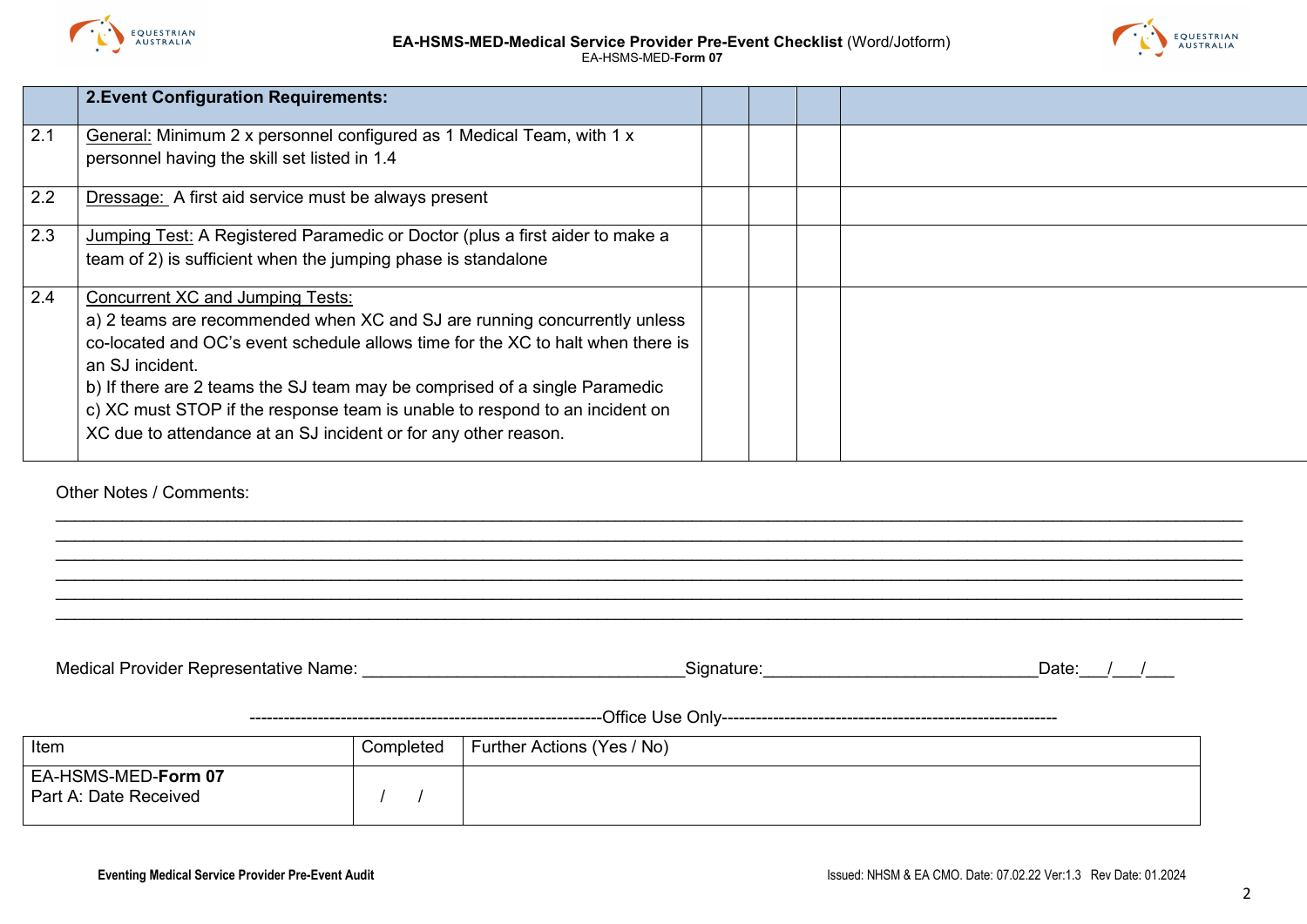



| hv<br>Representative:<br>$\sim$<br>Rece<br>~~<br>w<br>v<br>u | No<br>$V \cap V$<br>. | Name | sianature<br>. . | Date: |
|--------------------------------------------------------------|-----------------------|------|------------------|-------|
|--------------------------------------------------------------|-----------------------|------|------------------|-------|

# **Part B. To be completed on or prior to the day of the event relevant to the listed requirements.**

| <b>Item</b>      | 3. Medical Personnel Requirements                                                                                                                                        | <b>Yes</b> | <b>No</b> | If NO provide further comments |
|------------------|--------------------------------------------------------------------------------------------------------------------------------------------------------------------------|------------|-----------|--------------------------------|
| 3.1a             | Minimal of 1 x personnel has attended (Inc. virtual or by phone) any pre-<br>briefing discussion on the 'Serious Incident Management Plan'.                              |            |           |                                |
| 3.1 <sub>b</sub> | All other Personnel have been advised of the event 'Serious Incident<br>Management Plan', know, and understand critical response procedures.                             |            |           |                                |
| 3.2              | Personnel have checked all equipment a minimum of 90 minutes prior to the<br>commencement of the event                                                                   |            |           |                                |
| 3.3              | Personnel as advised by OC are positioned to respond to a patient within 3<br>minutes or less during a Jumping test or during a Cross Country test.                      |            |           |                                |
| <b>Item</b>      | 4. Capabilities Audit                                                                                                                                                    | <b>Yes</b> | <b>No</b> | If NO provide further comments |
| 4.1              | Medical personnel have received and reviewed a copy of 'Event Serious<br>Incident Management Plan' and area aware of traffic management, access,<br>and egress locations |            |           |                                |
| 4.2              | Vehicle/s capable of accessing all areas of event venue within three<br>minutes.                                                                                         |            |           |                                |
| 4.3              | When a 4-wheel drive vehicle is used, the driver is to have the skills to<br>operate this vehicle                                                                        |            |           |                                |
| <b>Item</b>      | 5. Capabilities Equipment Audit (All equipment present,<br>calibrated/certified as required & in full working order Pre-Event)                                           |            |           |                                |
|                  | <b>5.1 General Equipment</b>                                                                                                                                             | <b>Yes</b> | <b>No</b> | If NO provide further comments |
| 5.1.1            | Stretcher (Scoop with straps)                                                                                                                                            |            |           |                                |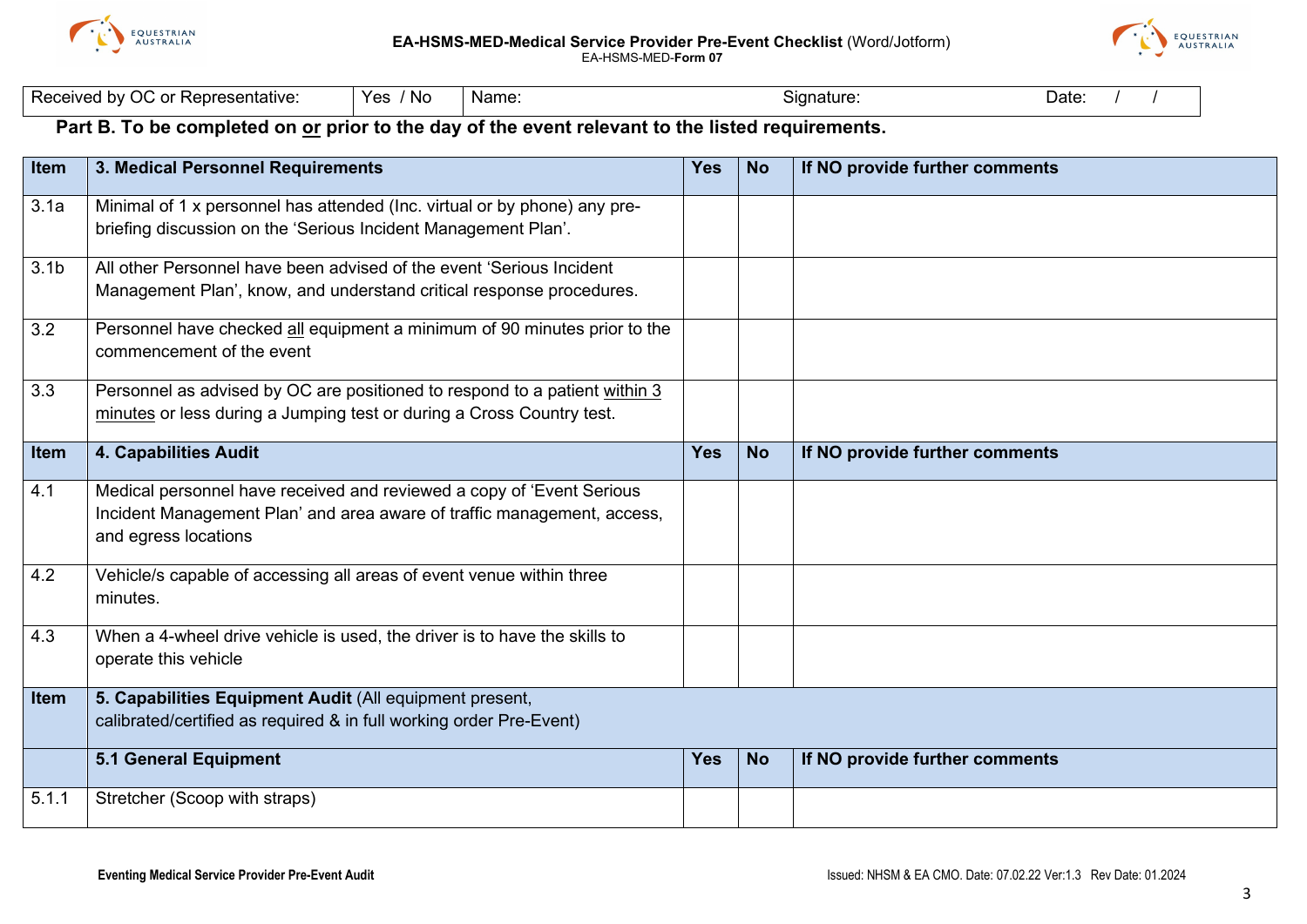



| $\overline{5}.1.2$ | Torch (Including spare batteries)                                    |            |           |                                |
|--------------------|----------------------------------------------------------------------|------------|-----------|--------------------------------|
| 5.1.3              | Oxygen cylinder/s                                                    |            |           |                                |
| 5.1.4              | Defibrillator                                                        |            |           |                                |
| 5.1.5              | Trauma shears                                                        |            |           |                                |
| 5.1.6              | Disposable Gloves                                                    |            |           |                                |
| $\overline{5.1.7}$ | Vomit Bags                                                           |            |           |                                |
| 5.1.8              | Space Blanket                                                        |            |           |                                |
| 5.1.9              | Scissors                                                             |            |           |                                |
|                    | <b>5.2 Monitoring Equipment</b>                                      | <b>Yes</b> | <b>No</b> | If NO provide further comments |
| 5.2.1              | Stethoscope                                                          |            |           |                                |
| 5.2.2              | Blood pressure cuff                                                  |            |           |                                |
| 5.2.3              | <b>Pulse Oximeter</b>                                                |            |           |                                |
|                    | <b>5.3 Airway Management</b>                                         | <b>Yes</b> | <b>No</b> | If NO provide further comments |
| 5.3.1              | Laryngoscopes (adult and children's sizes) MAC 1-4                   |            |           |                                |
| 5.3.2              | NPA: Naso Pharyngeal airway (Paediatric 2, 2.5) and (adult 5,6,7)    |            |           |                                |
| 5.3.3              | OPA: Oropharyngeal airway (Paediatric and Adult)                     |            |           |                                |
| 5.3.4              | LMA: Laryngeal mask / Igel (Paediatric and Adult)                    |            |           |                                |
| 5.3.5              | ETT: Endotracheal tubes cuffed (available if skilled person present) |            |           |                                |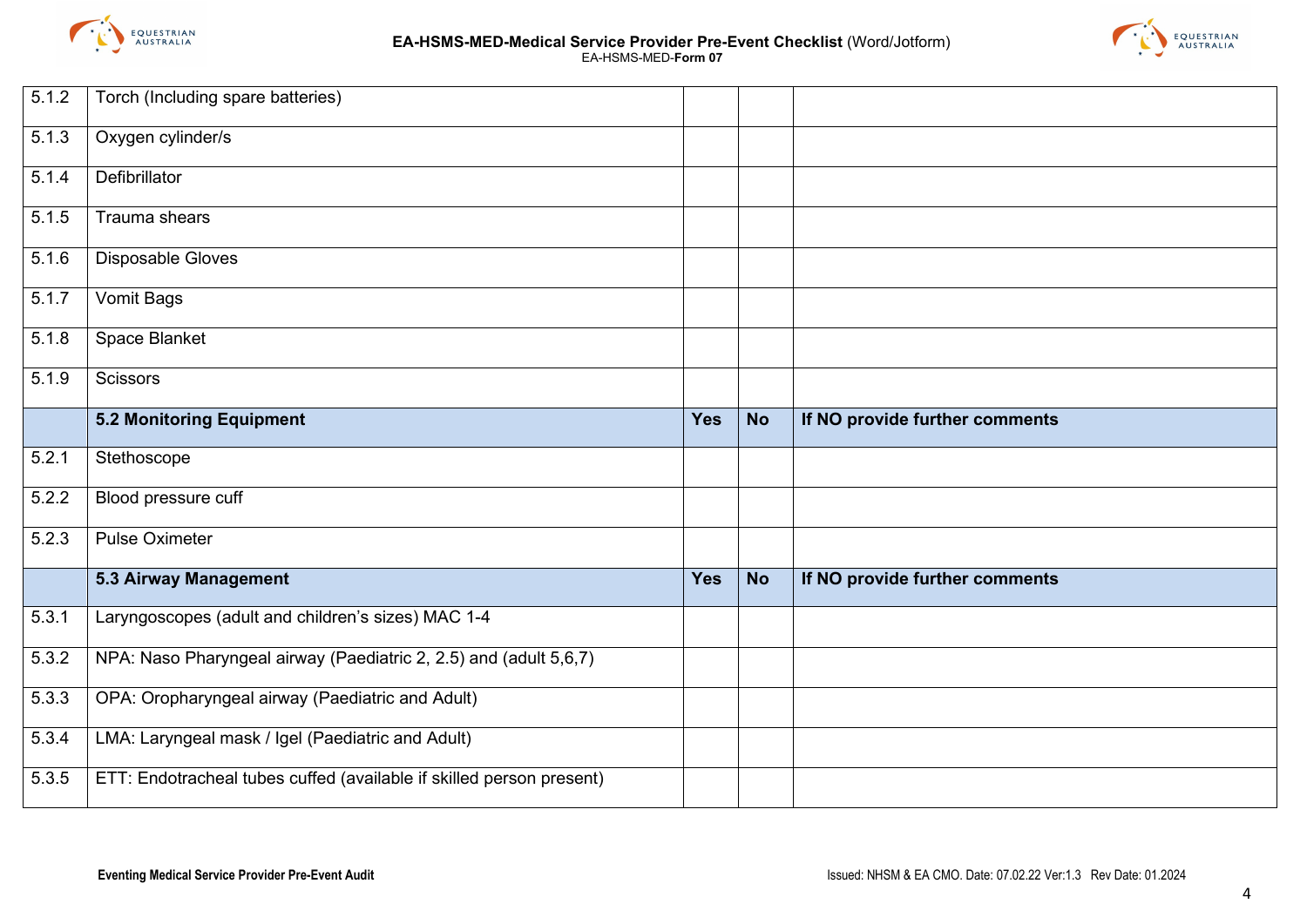



| 5.3.6 | Bag valve mask: Adult and Paediatric           |            |           |                                |
|-------|------------------------------------------------|------------|-----------|--------------------------------|
| 5.3.7 | <b>Portable Suction Kit</b>                    |            |           |                                |
| 5.3.8 | Nasal cannula                                  |            |           |                                |
| 5.3.9 | Oxygen tubing                                  |            |           |                                |
|       | 5.4 Surgical Intervention                      | <b>Yes</b> | <b>No</b> | If NO provide further comments |
| 5.4.1 | Surgical airway kit or large bore IV cannulas  |            |           |                                |
| 5.4.2 | Thoracostomy kit or large bore IV cannulas     |            |           |                                |
|       | <b>5.5 Circulation</b>                         | Yes        | <b>No</b> | If NO provide further comments |
| 5.5.1 | Soft t-wide tourniquet or equivalent           |            |           |                                |
| 5.5.2 | Trauma dressing large and small (compressible) |            |           |                                |
| 5.5.3 | Non-stick dressing                             |            |           |                                |
| 5.5.4 | Various bandages                               |            |           |                                |
| 5.5.5 | IV access (14g, 16g, 18g, 20g)                 |            |           |                                |
| 5.5.6 | IV adhesive dressing                           |            |           |                                |
| 5.5.7 | Adhesive tape, micropore and coban             |            |           |                                |
|       | 5.6 Immobilisation                             | Yes        | <b>No</b> | If NO provide further comments |
| 5.6.1 | Pelvic splint                                  |            |           |                                |
| 5.6.2 | Cardboard, mouldable or inflatable splints     |            |           |                                |